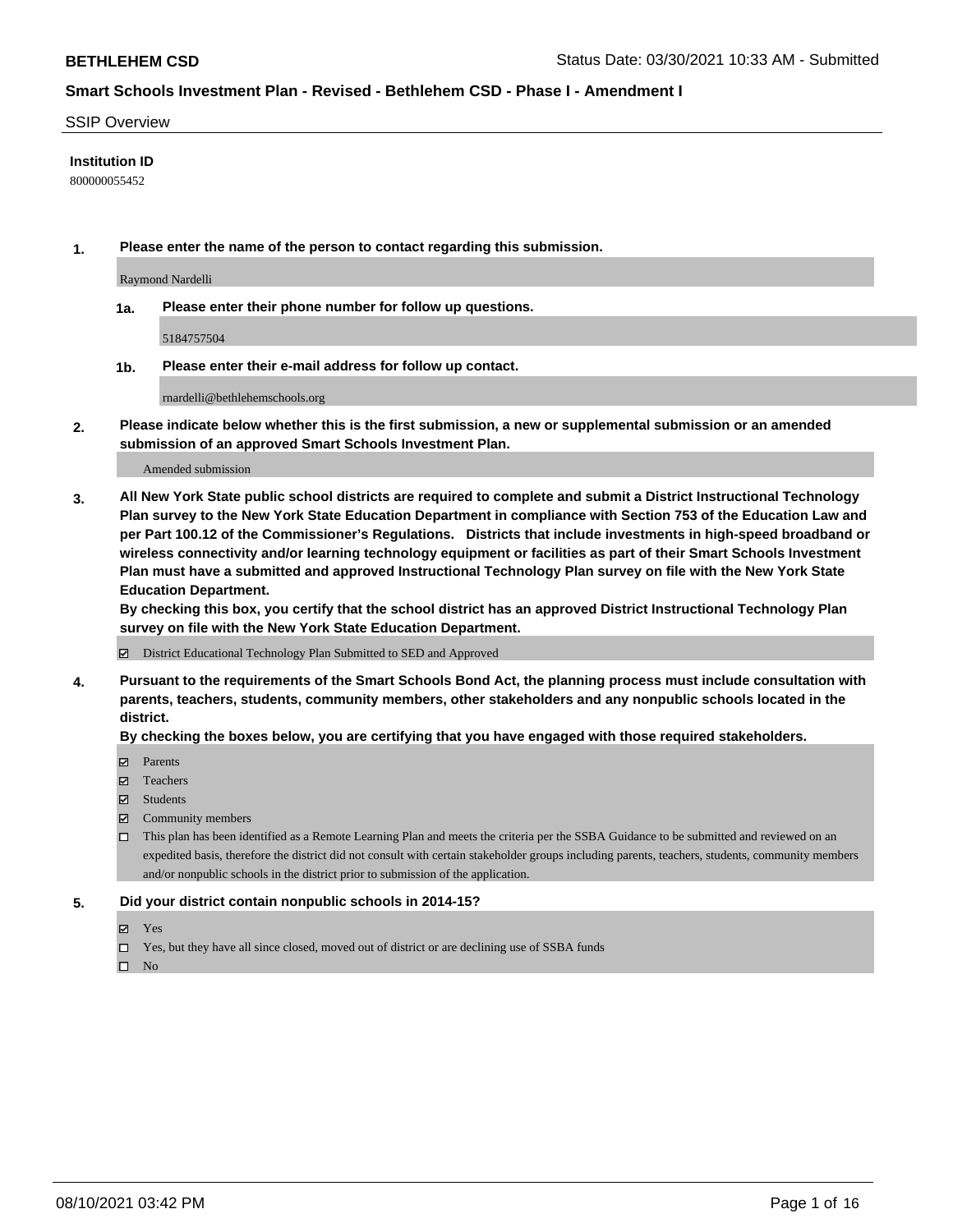#### SSIP Overview

**6. Certify that the following required steps have taken place by checking the boxes below:**

- The district developed and the school board approved a preliminary Smart Schools Investment Plan.
- $\boxtimes$  The preliminary plan was posted on the district website for at least 30 days. The district included an address to which any written comments on the plan should be sent.
- The school board conducted a hearing that enabled stakeholders to respond to the preliminary plan. This hearing may have occured as part of a normal Board meeting, but adequate notice of the event must have been provided through local media and the district website for at least two weeks prior to the meeting.
- The district prepared a final plan for school board approval and such plan has been approved by the school board.
- $\boxtimes$  The final proposed plan that has been submitted has been posted on the district's website.
- This Plan has been identified as a Remote Learning Plan and meets the criteria per the SSBA Guidance to be submitted and reviewed on an expedited basis, therefore this plan has not met certain stakeholder engagement requirements including, consulting with nonpublic schools in advance of plan submission, having the school board conduct a hearing on the plan and/or posting the plan to the district website for a minimum of 30 days. This district will post the Remote Learning Plan to the district's website upon submission of the application.
- **6a. Please upload the proposed Smart Schools Investment Plan (SSIP) that was posted on the district's website, along with any supporting materials. Note that this should be different than your recently submitted Educational Technology Survey. The Final SSIP, as approved by the School Board, should also be posted on the website and remain there during the course of the projects contained therein.**

Bethlehem Smart Schools Investment Plan Phase II.pdf

**6b. Enter the webpage address where the final Smart Schools Investment Plan is posted. The Plan should remain posted for the life of the included projects.**

https://www.bethlehemschools.org/bc-smart-schools-investment-plan-phase1/

**7. Please enter an estimate of the total number of students and staff that will benefit from this Smart Schools Investment Plan based on the cumulative projects submitted to date.**

4,500

**8. An LEA/School District may partner with one or more other LEA/School Districts to form a consortium to pool Smart Schools Bond Act funds for a project that meets all other Smart School Bond Act requirements. Each school district participating in the consortium will need to file an approved Smart Schools Investment Plan for the project and submit a signed Memorandum of Understanding that sets forth the details of the consortium including the roles of each respective district.**

 $\Box$  The district plans to participate in a consortium to partner with other school district(s) to implement a Smart Schools project.

**9. Please enter the name and 6-digit SED Code for each LEA/School District participating in the Consortium.**

| <b>Partner LEA/District</b> | <b>ISED BEDS Code</b> |
|-----------------------------|-----------------------|
| (No Response)               | (No Response)         |

**10. Please upload a signed Memorandum of Understanding with all of the participating Consortium partners.**

(No Response)

**11. Your district's Smart Schools Bond Act Allocation is:**

\$2,039,178

**12. Final 2014-15 BEDS Enrollment to calculate Nonpublic Sharing Requirement**

|            | Public Enrollment | l Nonpublic Enrollment | Total Enrollment | INonpublic Percentage |
|------------|-------------------|------------------------|------------------|-----------------------|
| Enrollment | 4.674             | 243                    | 4.917.00         | 4.94                  |

**13. This table compares each category budget total, as entered in that category's page, to the total expenditures listed in the category's expenditure table. Any discrepancies between the two must be resolved before submission.**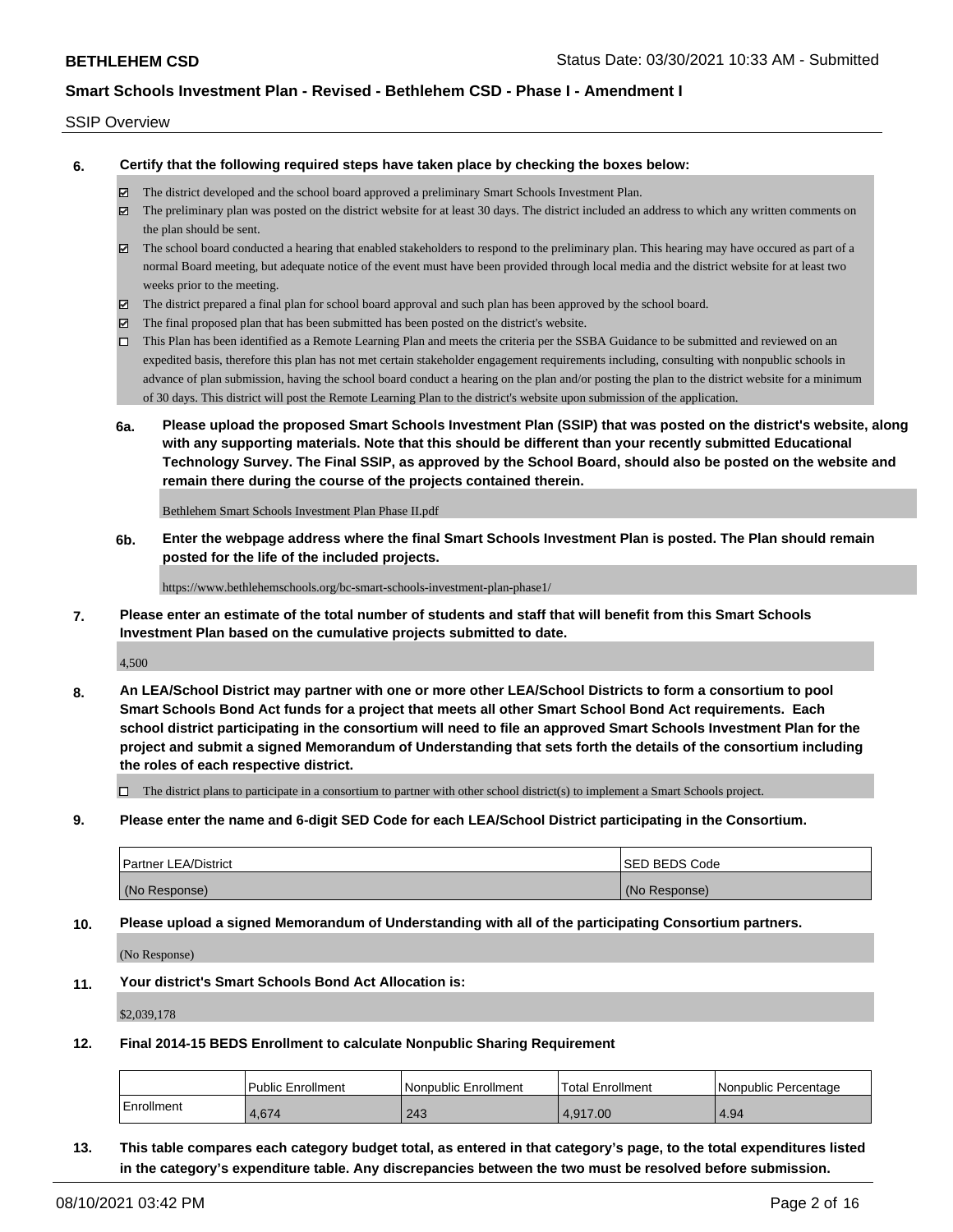SSIP Overview

|                                          | <b>Sub-Allocations</b> | <b>Expenditure Totals</b> | <b>Difference</b> |
|------------------------------------------|------------------------|---------------------------|-------------------|
| <b>School Connectivity</b>               | 0.00                   | 0.00                      | 0.00              |
| Connectivity Projects for<br>Communities | 0.00                   | 0.00                      | 0.00              |
| Classroom Technology                     | 561,600.00             | 561,600.00                | 0.00              |
| Pre-Kindergarten Classrooms              | 0.00                   | 0.00                      | 0.00              |
| Replace Transportable<br>Classrooms      | 0.00                   | 0.00                      | 0.00              |
| <b>High-Tech Security Features</b>       | 0.00                   | 0.00                      | 0.00              |
| Nonpublic Loan                           | 3,645.00               | 3,645.00                  | 0.00              |
| Totals:                                  | 565.245                | 565,245                   | 0                 |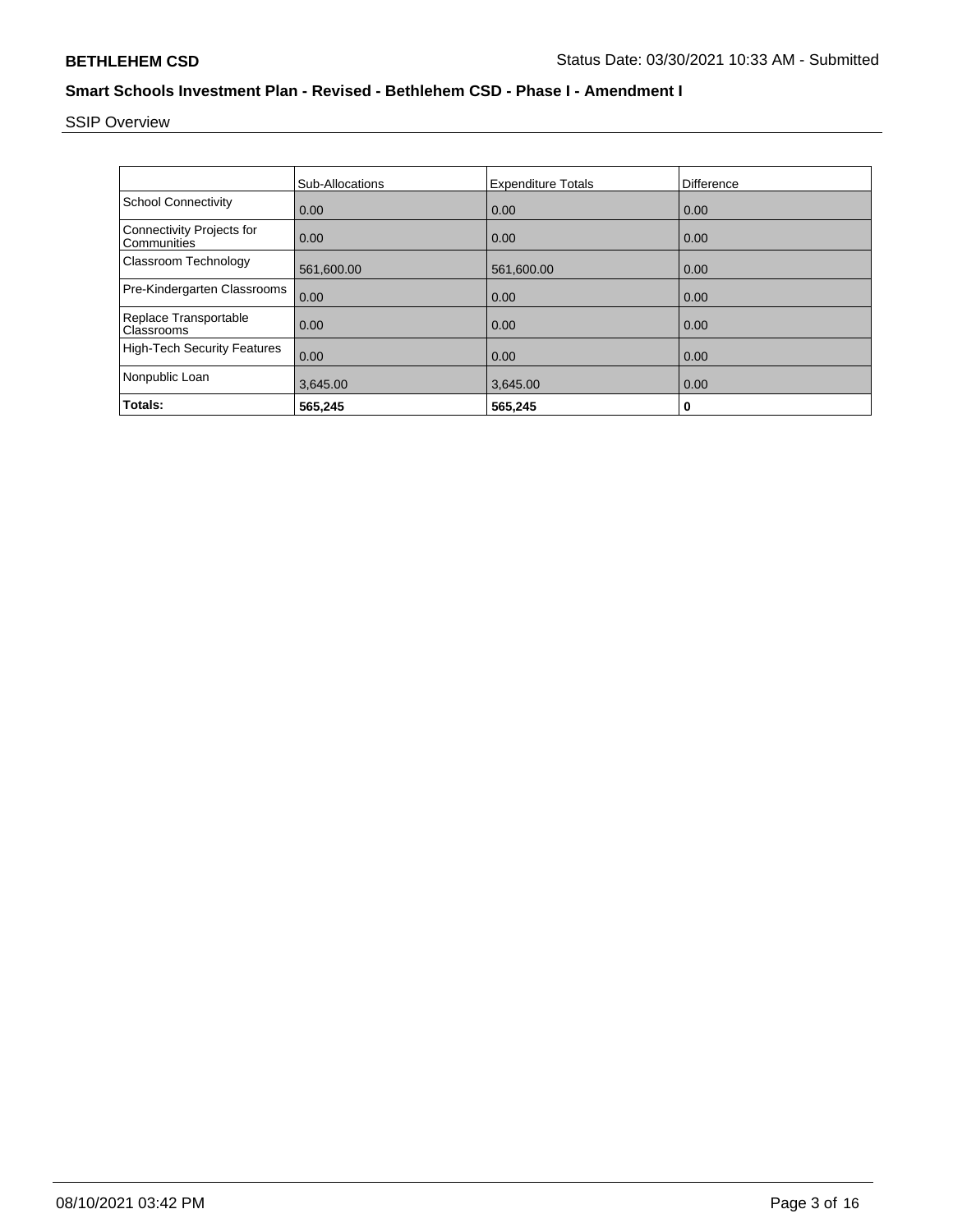School Connectivity

- **1. In order for students and faculty to receive the maximum benefit from the technology made available under the Smart Schools Bond Act, their school buildings must possess sufficient connectivity infrastructure to ensure that devices can be used during the school day. Smart Schools Investment Plans must demonstrate that:**
	- **• sufficient infrastructure that meets the Federal Communications Commission's 100 Mbps per 1,000 students standard currently exists in the buildings where new devices will be deployed, or**
	- **• is a planned use of a portion of Smart Schools Bond Act funds, or**
	- **• is under development through another funding source.**

**Smart Schools Bond Act funds used for technology infrastructure or classroom technology investments must increase the number of school buildings that meet or exceed the minimum speed standard of 100 Mbps per 1,000 students and staff within 12 months. This standard may be met on either a contracted 24/7 firm service or a "burstable" capability. If the standard is met under the burstable criteria, it must be:**

**1. Specifically codified in a service contract with a provider, and**

**2. Guaranteed to be available to all students and devices as needed, particularly during periods of high demand, such as computer-based testing (CBT) periods.**

**Please describe how your district already meets or is planning to meet this standard within 12 months of plan submission.**

(No Response)

**1a. If a district believes that it will be impossible to meet this standard within 12 months, it may apply for a waiver of this requirement, as described on the Smart Schools website. The waiver must be filed and approved by SED prior to submitting this survey.**

 $\Box$  By checking this box, you are certifying that the school district has an approved waiver of this requirement on file with the New York State Education Department.

**2. Connectivity Speed Calculator (Required). If the district currently meets the required speed, enter "Currently Met" in the last box: Expected Date When Required Speed Will be Met.**

|                  | l Number of     | Required Speed | Current Speed in | Expected Speed  | Expected Date                           |
|------------------|-----------------|----------------|------------------|-----------------|-----------------------------------------|
|                  | <b>Students</b> | In Mbps        | l Mbps           | to be Attained  | When Required                           |
|                  |                 |                |                  |                 | l Within 12 Months ISpeed Will be Met l |
| Calculated Speed | (No Response)   | 0.00           | (No Response)    | l (No Response) | l (No Response)                         |

**3. Describe how you intend to use Smart Schools Bond Act funds for high-speed broadband and/or wireless connectivity projects in school buildings.**

(No Response)

**4. Describe the linkage between the district's District Instructional Technology Plan and how the proposed projects will improve teaching and learning. (There should be a link between your response to this question and your responses to Question 1 in Section IV - NYSED Initiatives Alignment: "Explain how the district use of instructional technology will serve as a part of a comprehensive and sustained effort to support rigorous academic standards attainment and performance improvement for students."** 

**Your answer should also align with your answers to the questions in Section II - Strategic Technology Planning and the associated Action Steps in Section III - Action Plan.)**

(No Response)

**5. If the district wishes to have students and staff access the Internet from wireless devices within the school building, or in close proximity to it, it must first ensure that it has a robust Wi-Fi network in place that has sufficient bandwidth to meet user demand.**

**Please describe how you have quantified this demand and how you plan to meet this demand.**

(No Response)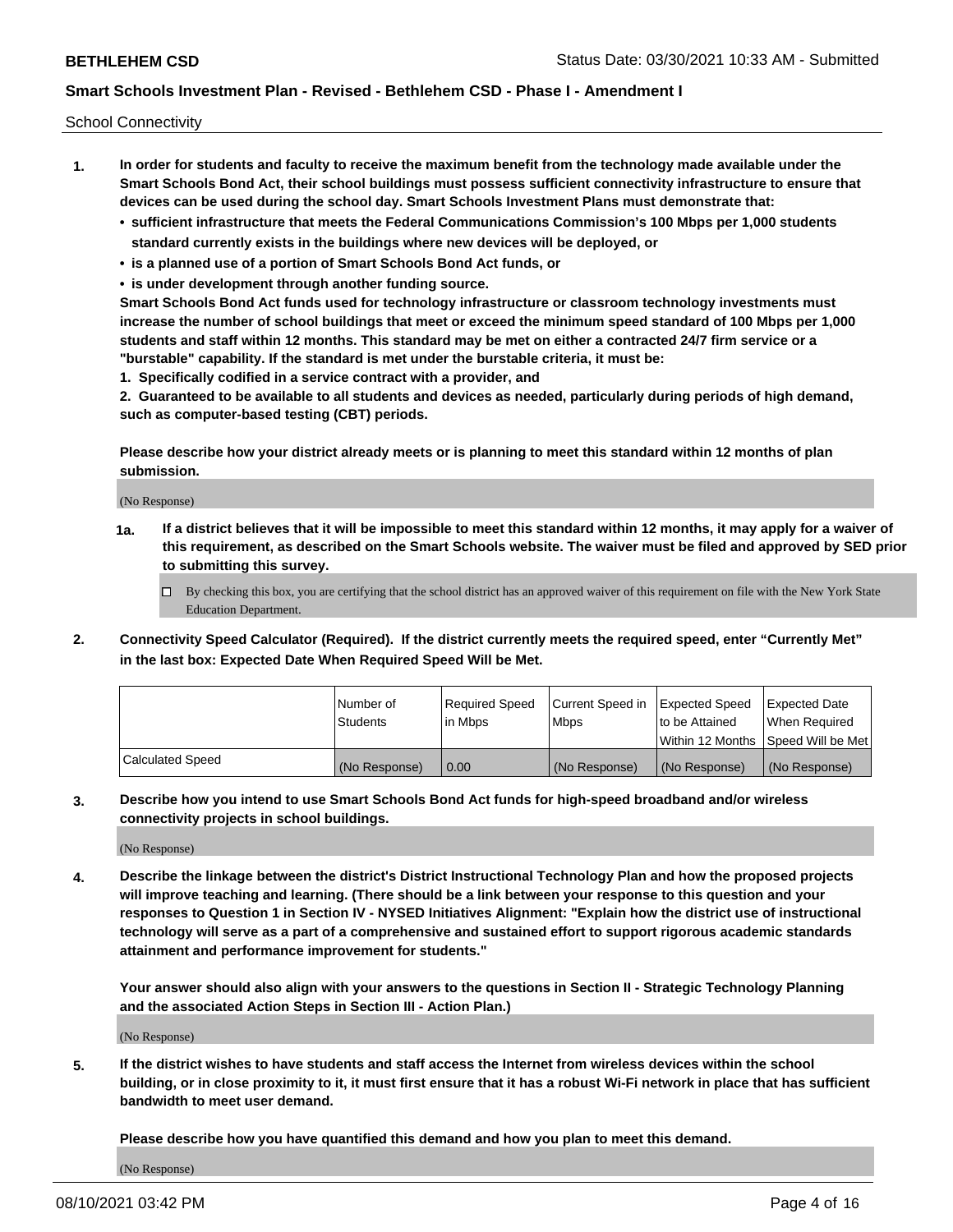School Connectivity

**6. Smart Schools plans with any expenditures in the School Connectivity category require a project number from the Office of Facilities Planning. Districts must submit an SSBA LOI and receive project numbers prior to submitting the SSIP. As indicated on the LOI, some projects may be eligible for a streamlined review and will not require a building permit.**

**Please indicate on a separate row each project number given to you by the Office of Facilities Planning.**

| Project Number |  |
|----------------|--|
| (No Response)  |  |

**7. Certain high-tech security and connectivity infrastructure projects may be eligible for an expedited review process as determined by the Office of Facilities Planning.**

### **Was your project deemed eligible for streamlined review?**

(No Response)

### **8. Include the name and license number of the architect or engineer of record.**

| Name          | License Number |
|---------------|----------------|
| (No Response) | (No Response)  |

### **9. Public Expenditures – Loanable (Counts toward the nonpublic loan calculation)**

| Select the allowable expenditure type.<br>Repeat to add another item under each type. | <b>PUBLIC</b> Items to be<br>l Purchased | Quantity         | l Cost Per Item  | <b>Total Cost</b> |
|---------------------------------------------------------------------------------------|------------------------------------------|------------------|------------------|-------------------|
| (No Response)                                                                         | (No Response)                            | (No<br>Response) | (No<br>Response) | 0.00              |
|                                                                                       |                                          | 0                | 0.00             |                   |

# **10. Public Expenditures – Non-Loanable (Does not count toward nonpublic loan calculation)**

| Select the allowable expenditure<br>type.<br>Repeat to add another item under<br>each type. | <b>PUBLIC</b> Items to be purchased | Quantity      | Cost per Item | <b>Total Cost</b> |
|---------------------------------------------------------------------------------------------|-------------------------------------|---------------|---------------|-------------------|
| (No Response)                                                                               | (No Response)                       | (No Response) | (No Response) | 0.00              |
|                                                                                             |                                     |               | 0.00          |                   |

#### **11. Final 2014-15 BEDS Enrollment to calculate Nonpublic Sharing Requirement (no changes allowed.)**

|            | Public Enrollment | Nonpublic Enrollment | 'Total Enrollment | l Nonpublic Percentage |
|------------|-------------------|----------------------|-------------------|------------------------|
| Enrollment | $+674$            | 243                  | 4.917.00          | 4.94                   |

#### **12. Total Public Budget - Loanable (Counts toward the nonpublic loan calculation)**

|                                                      | Public Allocations | <b>Estimated Nonpublic Loan</b><br>Amount | Estimated Total Sub-Allocations |
|------------------------------------------------------|--------------------|-------------------------------------------|---------------------------------|
| Network/Access Costs                                 | (No Response)      | 0.00                                      | 0.00                            |
| School Internal Connections and<br><b>Components</b> | (No Response)      | 0.00                                      | 0.00                            |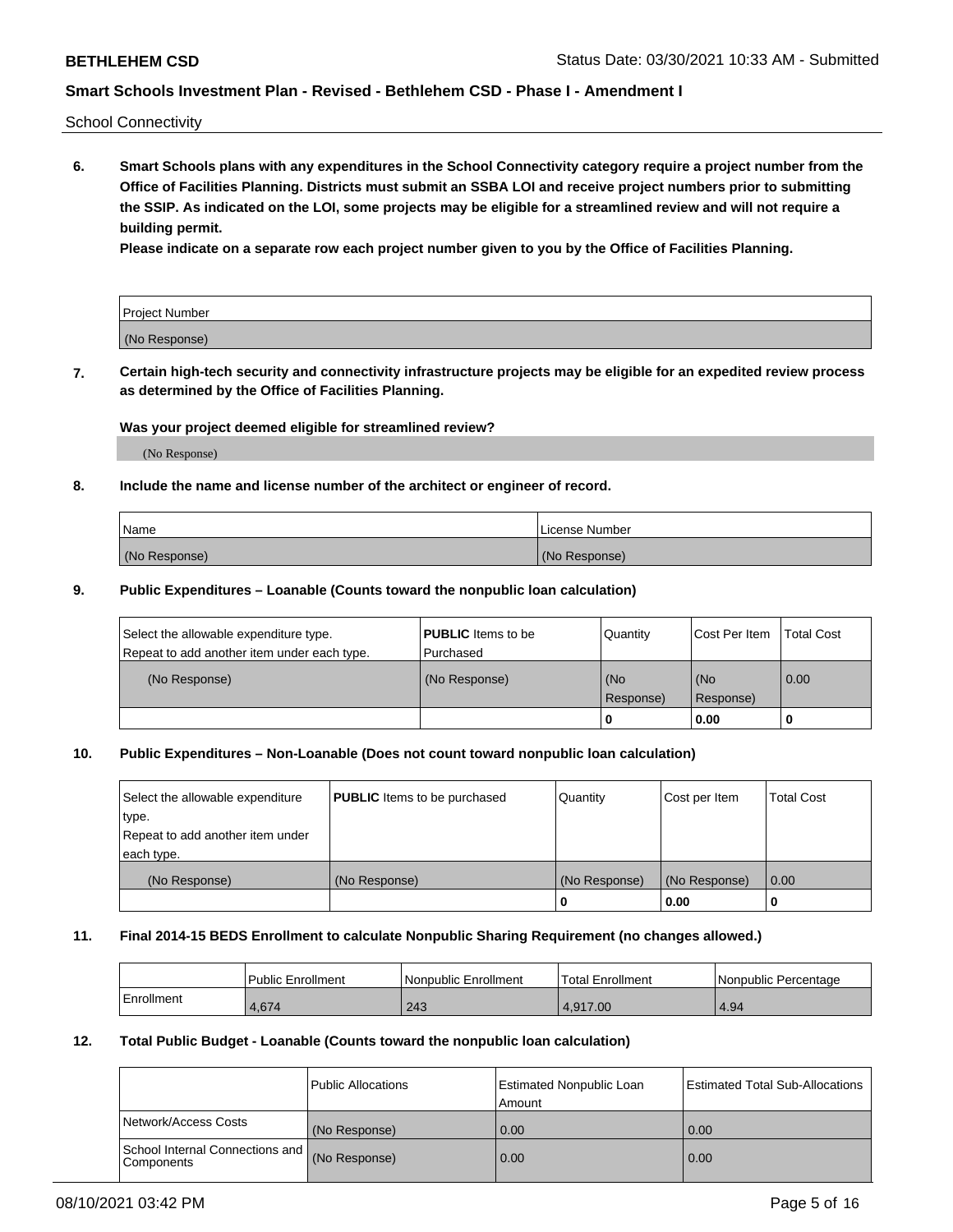School Connectivity

|              | <b>Public Allocations</b> | <b>Estimated Nonpublic Loan</b><br>l Amount | <b>Estimated Total Sub-Allocations</b> |
|--------------|---------------------------|---------------------------------------------|----------------------------------------|
| <b>Other</b> | (No Response)             | 0.00                                        | 0.00                                   |
| Totals:      | 0.00                      | 0                                           | ш                                      |

# **13. Total Public Budget – Non-Loanable (Does not count toward the nonpublic loan calculation)**

| Sub-<br>Allocation |
|--------------------|
| (No Response)      |
| (No Response)      |
| (No Response)      |
| (No Response)      |
| (No Response)      |
| (No Response)      |
| (No Response)      |
| 0.00               |
|                    |

# **14. School Connectivity Totals**

|                          | Total Sub-Allocations |
|--------------------------|-----------------------|
| Total Loanable Items     | 0.00                  |
| Total Non-Ioanable Items | 0.00                  |
| Totals:                  | 0                     |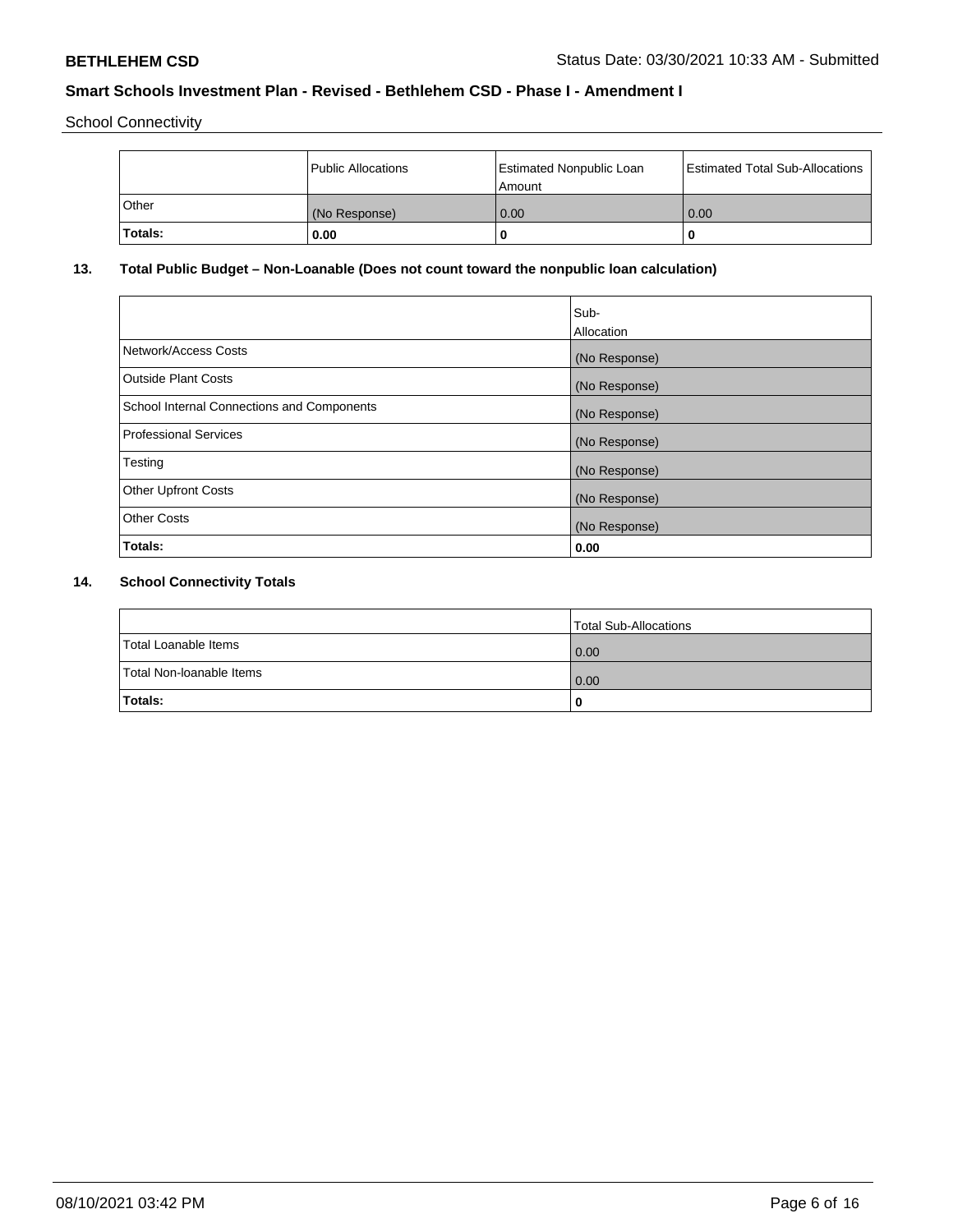Community Connectivity (Broadband and Wireless)

**1. Describe how you intend to use Smart Schools Bond Act funds for high-speed broadband and/or wireless connectivity projects in the community.**

(No Response)

**2. Please describe how the proposed project(s) will promote student achievement and increase student and/or staff access to the Internet in a manner that enhances student learning and/or instruction outside of the school day and/or school building.**

(No Response)

**3. Community connectivity projects must comply with all the necessary local building codes and regulations (building and related permits are not required prior to plan submission).**

 $\Box$  I certify that we will comply with all the necessary local building codes and regulations.

**4. Please describe the physical location of the proposed investment.**

(No Response)

**5. Please provide the initial list of partners participating in the Community Connectivity Broadband Project, along with their Federal Tax Identification (Employer Identification) number.**

| <b>Project Partners</b> | l Federal ID # |
|-------------------------|----------------|
| (No Response)           | (No Response)  |

**6. Please detail the type, quantity, per unit cost and total cost of the eligible items under each sub-category.**

| Select the allowable expenditure | Item to be purchased | Quantity      | Cost per Item | <b>Total Cost</b> |
|----------------------------------|----------------------|---------------|---------------|-------------------|
| type.                            |                      |               |               |                   |
| Repeat to add another item under |                      |               |               |                   |
| each type.                       |                      |               |               |                   |
| (No Response)                    | (No Response)        | (No Response) | (No Response) | 0.00              |
|                                  |                      | o             | 0.00          |                   |

**7. If you are submitting an allocation for Community Connectivity, complete this table.**

**Note that the calculated Total at the bottom of the table must equal the Total allocation for this category that you entered in the SSIP Overview overall budget.**

|                                    | Sub-Allocation |
|------------------------------------|----------------|
| Network/Access Costs               | (No Response)  |
| Outside Plant Costs                | (No Response)  |
| <b>Tower Costs</b>                 | (No Response)  |
| <b>Customer Premises Equipment</b> | (No Response)  |
| <b>Professional Services</b>       | (No Response)  |
| Testing                            | (No Response)  |
| <b>Other Upfront Costs</b>         | (No Response)  |
| <b>Other Costs</b>                 | (No Response)  |
| Totals:                            | 0.00           |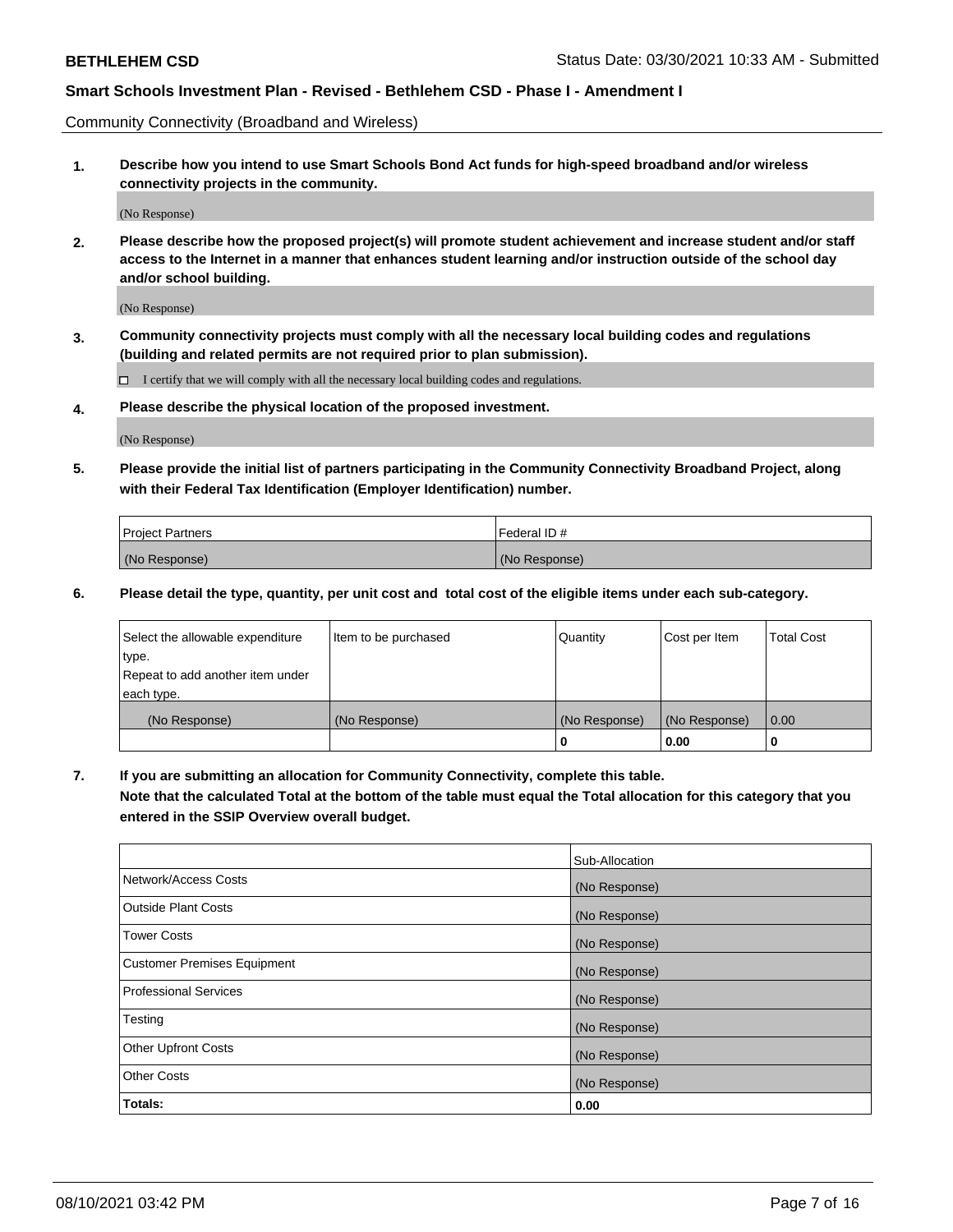### Classroom Learning Technology

**1. In order for students and faculty to receive the maximum benefit from the technology made available under the Smart Schools Bond Act, their school buildings must possess sufficient connectivity infrastructure to ensure that devices can be used during the school day. Smart Schools Investment Plans must demonstrate that sufficient infrastructure that meets the Federal Communications Commission's 100 Mbps per 1,000 students standard currently exists in the buildings where new devices will be deployed, or is a planned use of a portion of Smart Schools Bond Act funds, or is under development through another funding source. Smart Schools Bond Act funds used for technology infrastructure or classroom technology investments must increase the number of school buildings that meet or exceed the minimum speed standard of 100 Mbps per 1,000 students and staff within 12 months. This standard may be met on either a contracted 24/7 firm service or a**

**"burstable" capability. If the standard is met under the burstable criteria, it must be: 1. Specifically codified in a service contract with a provider, and**

**2. Guaranteed to be available to all students and devices as needed, particularly during periods of high demand, such as computer-based testing (CBT) periods.**

**Please describe how your district already meets or is planning to meet this standard within 12 months of plan submission.**

(No Response)

- **1a. If a district believes that it will be impossible to meet this standard within 12 months, it may apply for a waiver of this requirement, as described on the Smart Schools website. The waiver must be filed and approved by SED prior to submitting this survey.**
	- By checking this box, you are certifying that the school district has an approved waiver of this requirement on file with the New York State Education Department.
- **2. Connectivity Speed Calculator (Required). If the district currently meets the required speed, enter "Currently Met" in the last box: Expected Date When Required Speed Will be Met.**

|                  | l Number of     | Required Speed | Current Speed in | <b>Expected Speed</b> | <b>Expected Date</b>                |
|------------------|-----------------|----------------|------------------|-----------------------|-------------------------------------|
|                  | <b>Students</b> | l in Mbps      | l Mbps           | to be Attained        | When Required                       |
|                  |                 |                |                  |                       | Within 12 Months  Speed Will be Met |
| Calculated Speed | (No Response)   | 0.00           | (No Response)    | l (No Response)       | (No Response)                       |

**3. If the district wishes to have students and staff access the Internet from wireless devices within the school building, or in close proximity to it, it must first ensure that it has a robust Wi-Fi network in place that has sufficient bandwidth to meet user demand.**

**Please describe how you have quantified this demand and how you plan to meet this demand.**

(No Response)

**4. All New York State public school districts are required to complete and submit an Instructional Technology Plan survey to the New York State Education Department in compliance with Section 753 of the Education Law and per Part 100.12 of the Commissioner's Regulations.**

**Districts that include educational technology purchases as part of their Smart Schools Investment Plan must have a submitted and approved Instructional Technology Plan survey on file with the New York State Education Department.**

By checking this box, you are certifying that the school district has an approved Instructional Technology Plan survey on file with the New York State Education Department.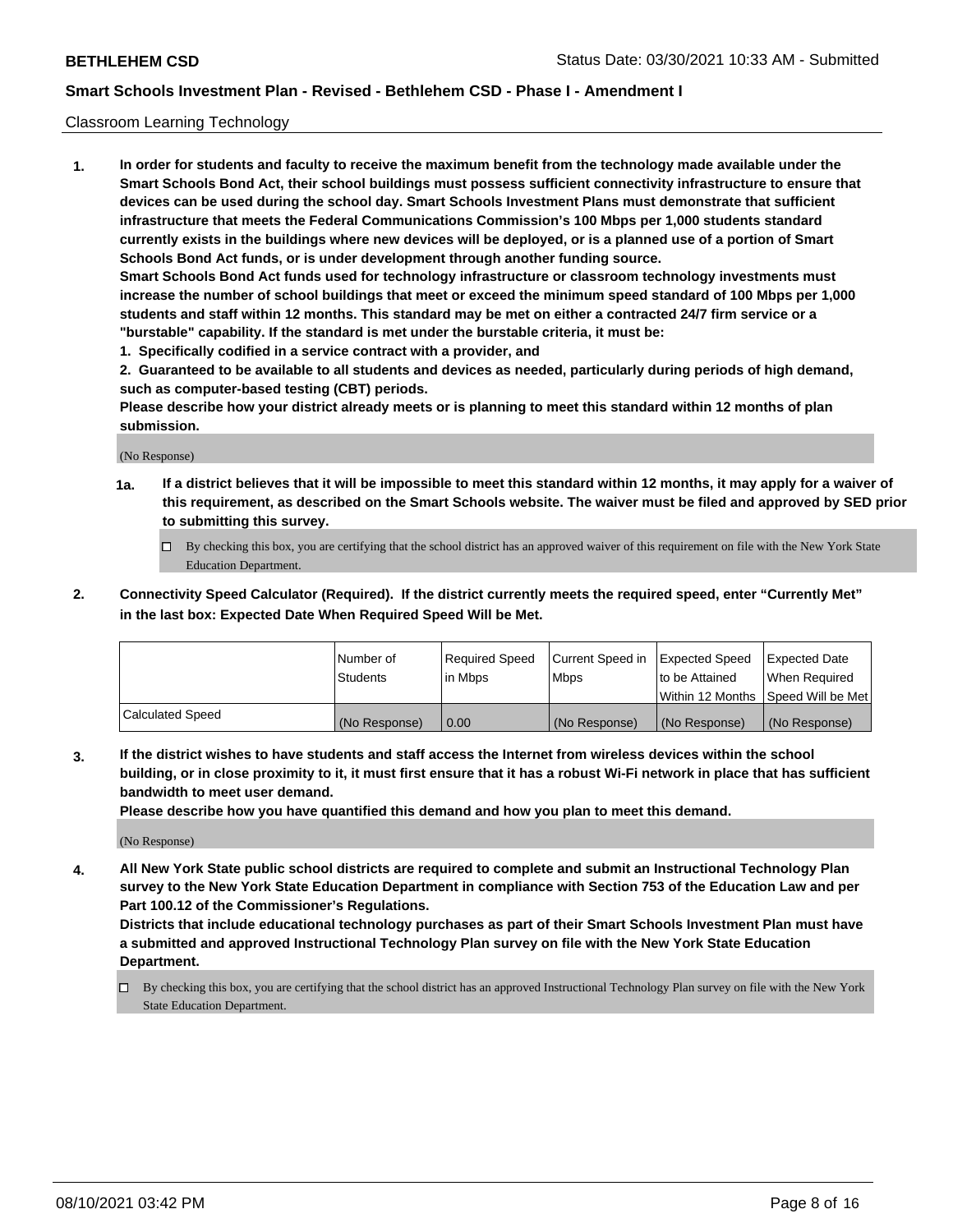#### Classroom Learning Technology

**5. Describe the devices you intend to purchase and their compatibility with existing or planned platforms or systems. Specifically address the adequacy of each facility's electrical, HVAC and other infrastructure necessary to install and support the operation of the planned technology.**

In our phase I Smart Schools project, we purchased interactive/touch display boards for classrooms in the High School and Middle School. In phase II we are planning to purchase the same proven technology for our elementary schools.

Currently, the age of the display technology in the elementary classrooms range from 4 to 10 years old. The technologies used in the classrooms vary greatly from older interactive boards by Smart, Promethean, and Epson to simple ceiling-mounted projectors and screens.

Since the devices being purchased will replace existing technology in the classrooms, the electrical, HVAC and network infrastructure in all existing locations is completely adequate.

#### **6. Describe how the proposed technology purchases will:**

- **> enhance differentiated instruction;**
- **> expand student learning inside and outside the classroom;**
- **> benefit students with disabilities and English language learners; and**
- **> contribute to the reduction of other learning gaps that have been identified within the district.**

**The expectation is that districts will place a priority on addressing the needs of students who struggle to succeed in a rigorous curriculum. Responses in this section should specifically address this concern and align with the district's Instructional Technology Plan (in particular Question 2 of E. Curriculum and Instruction: "Does the district's instructional technology plan address the needs of students with disabilities to ensure equitable access to instruction, materials and assessments?" and Question 3 of the same section: "Does the district's instructional technology plan address the provision of assistive technology specifically for students with disabilities to ensure access to and participation in the general curriculum?")**

**In addition, describe how the district ensures equitable access to instruction, materials and assessments and participation in the general curriculum for both SWD and English Language Learners/Multilingual Learners (ELL/MLL) students.**

**Please note: If this plan has been identified as a Remote Learning Plan to be submitted and reviewed on an expedited basis, the district should explain how this plan will facilitate remote and hybrid learning, in lieu of responding to the question above.**

(No Response)

**7. Where appropriate, describe how the proposed technology purchases will enhance ongoing communication with parents and other stakeholders and help the district facilitate technology-based regional partnerships, including distance learning and other efforts.**

(No Response)

**8. Describe the district's plan to provide professional development to ensure that administrators, teachers and staff can employ the technology purchased to enhance instruction successfully.**

**Note: This response should be aligned and expanded upon in accordance with your district's response to Question 1 of F. Professional Development of your Instructional Technology Plan: "Please provide a summary of professional development offered to teachers and staff, for the time period covered by this plan, to support technology to enhance teaching and learning. Please include topics, audience and method of delivery within your summary."**

**Please note: If this plan has been identified as a Remote Learning Plan to be submitted and reviewed on an expedited basis, the district should provide a statement confirming that the district has provided or will provide professional development on these devices to its staff, in lieu of responding to the question above.**

(No Response)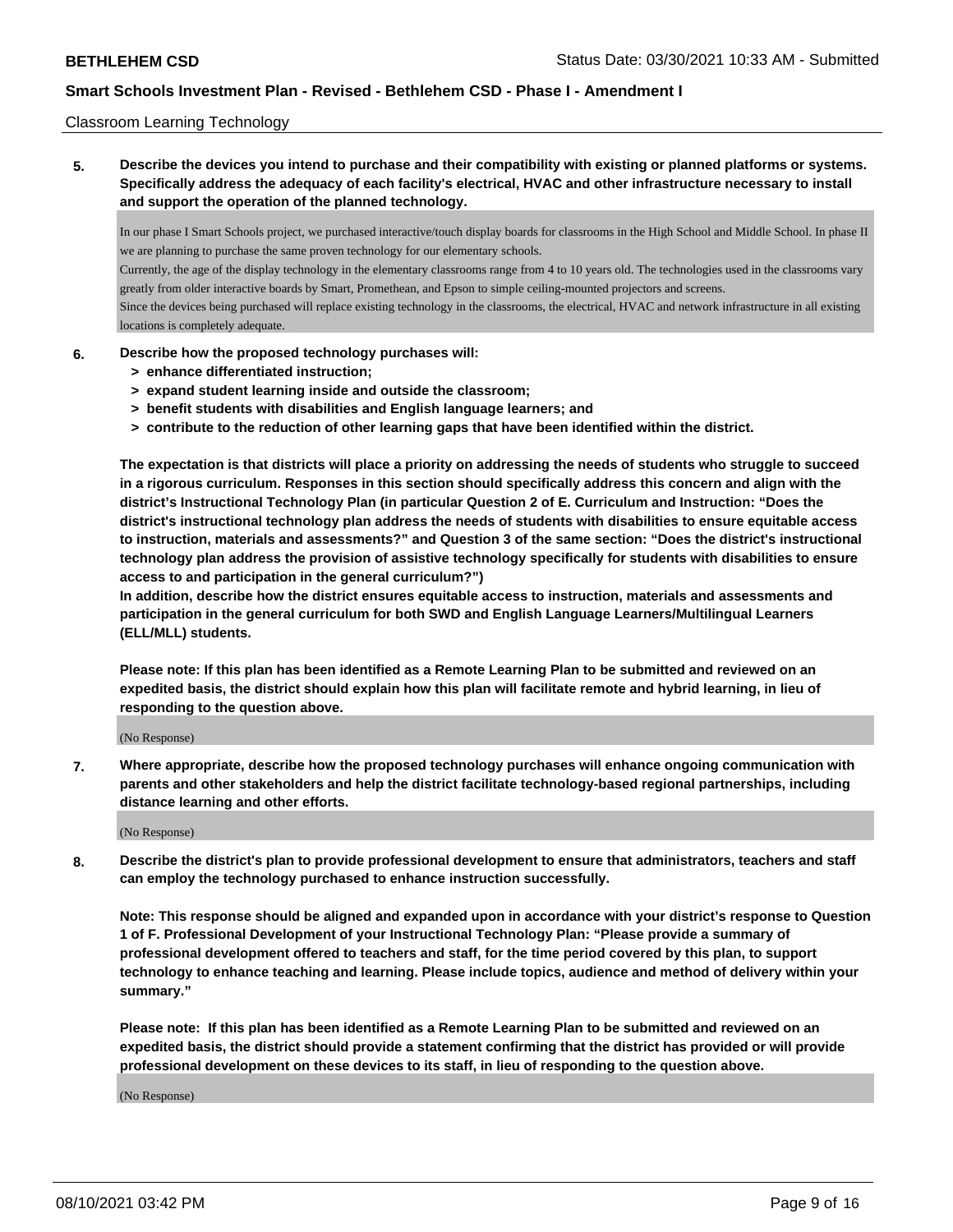#### Classroom Learning Technology

**9. Districts must contact one of the SUNY/CUNY teacher preparation programs listed on the document on the left side of the page that supplies the largest number of the district's new teachers to request advice on innovative uses and best practices at the intersection of pedagogy and educational technology.**

By checking this box, you certify that you have contacted the SUNY/CUNY teacher preparation program that supplies the largest number of your new teachers to request advice on these issues.

**9a. Please enter the name of the SUNY or CUNY Institution that you contacted.**

University at Albany, SUNY

**9b. Enter the primary Institution phone number.**

(518) 422-5028

**9c. Enter the name of the contact person with whom you consulted and/or will be collaborating with on innovative uses of technology and best practices.**

Dr. Jerusalem (Jerry) Rivera-Wilson

**10. To ensure the sustainability of technology purchases made with Smart Schools funds, districts must demonstrate a long-term plan to maintain and replace technology purchases supported by Smart Schools Bond Act funds. This sustainability plan shall demonstrate a district's capacity to support recurring costs of use that are ineligible for Smart Schools Bond Act funding such as device maintenance, technical support, Internet and wireless fees, maintenance of hotspots, staff professional development, building maintenance and the replacement of incidental items. Further, such a sustainability plan shall include a long-term plan for the replacement of purchased devices and equipment at the end of their useful life with other funding sources.**

 $\Box$  By checking this box, you certify that the district has a sustainability plan as described above.

**11. Districts must ensure that devices purchased with Smart Schools Bond funds will be distributed, prepared for use, maintained and supported appropriately. Districts must maintain detailed device inventories in accordance with generally accepted accounting principles.**

By checking this box, you certify that the district has a distribution and inventory management plan and system in place.

**12. Please detail the type, quantity, per unit cost and total cost of the eligible items under each sub-category.**

| Select the allowable expenditure<br>type.<br>Repeat to add another item under | Iltem to be Purchased   | Quantity | Cost per Item | <b>Total Cost</b> |
|-------------------------------------------------------------------------------|-------------------------|----------|---------------|-------------------|
| each type.<br>Interactive Whiteboards                                         | Interactive LCD Display | 104      | 5.400.00      | 561,600.00        |
|                                                                               |                         | 104      | 5,400.00      | 561,600           |

### **13. Final 2014-15 BEDS Enrollment to calculate Nonpublic Sharing Requirement (no changes allowed.)**

|            | <b>Public Enrollment</b> | l Nonpublic Enrollment | <b>Total Enrollment</b> | Nonpublic<br>l Percentage |
|------------|--------------------------|------------------------|-------------------------|---------------------------|
| Enrollment | 4,674                    | 243                    | 4.917.00                | 4.94                      |

### **14. If you are submitting an allocation for Classroom Learning Technology complete this table.**

|                         | Public School Sub-Allocation | Estimated Nonpublic Loan    | <b>Estimated Total Public and</b> |
|-------------------------|------------------------------|-----------------------------|-----------------------------------|
|                         |                              | Amount                      | Nonpublic Sub-Allocation          |
|                         |                              | (Based on Percentage Above) |                                   |
| Interactive Whiteboards | 561,600.00                   | 3.645.00                    | 565.245.00                        |
| <b>Computer Servers</b> | (No Response)                | 0.00                        | 0.00                              |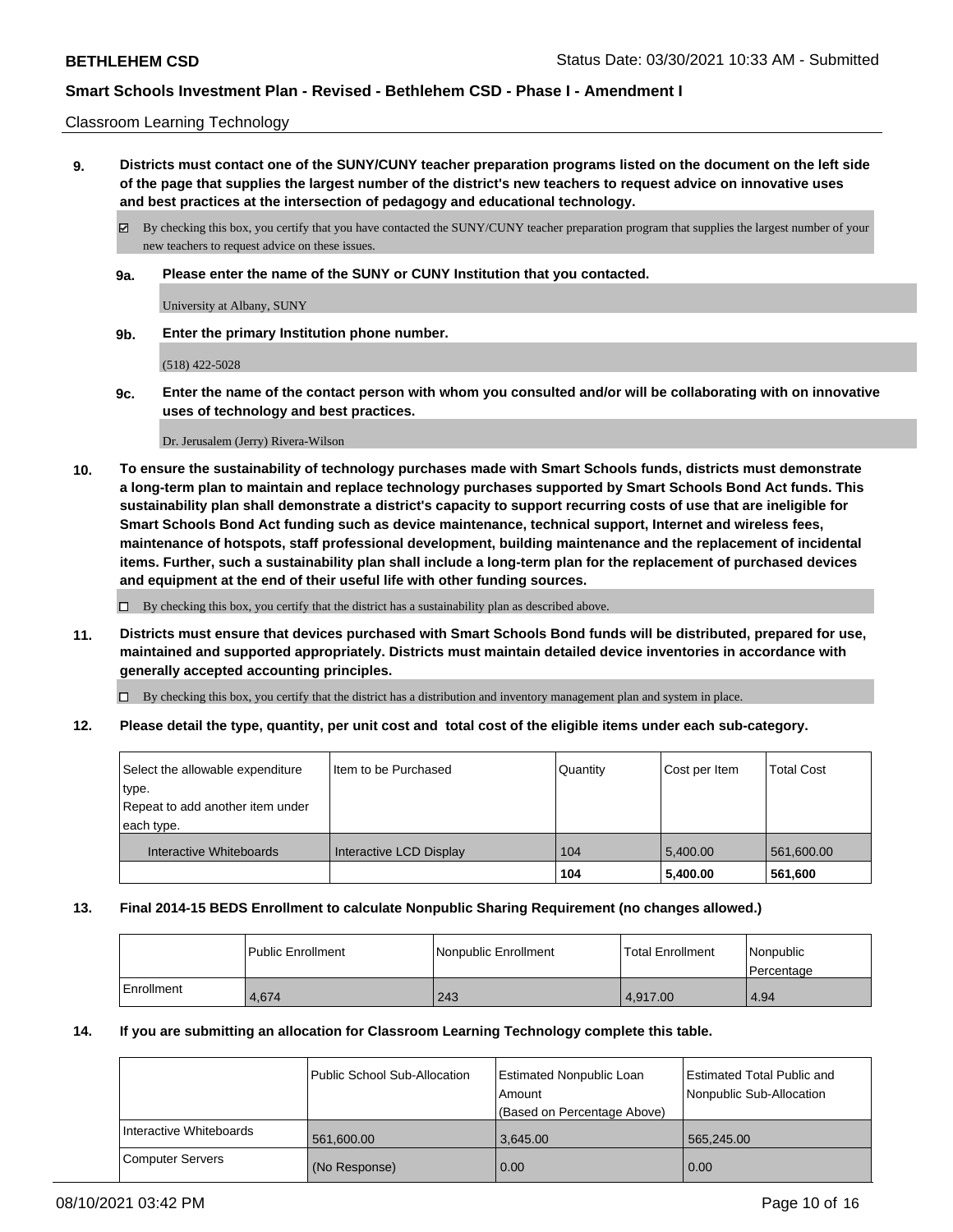Classroom Learning Technology

|                          | Public School Sub-Allocation | <b>Estimated Nonpublic Loan</b><br>Amount | <b>Estimated Total Public and</b><br>Nonpublic Sub-Allocation |
|--------------------------|------------------------------|-------------------------------------------|---------------------------------------------------------------|
|                          |                              | (Based on Percentage Above)               |                                                               |
| <b>Desktop Computers</b> | (No Response)                | 0.00                                      | 0.00                                                          |
| <b>Laptop Computers</b>  | (No Response)                | 0.00                                      | 0.00                                                          |
| <b>Tablet Computers</b>  | (No Response)                | 0.00                                      | 0.00                                                          |
| <b>Other Costs</b>       | (No Response)                | 0.00                                      | 0.00                                                          |
| Totals:                  | 561,600.00                   | 3,645                                     | 565,245                                                       |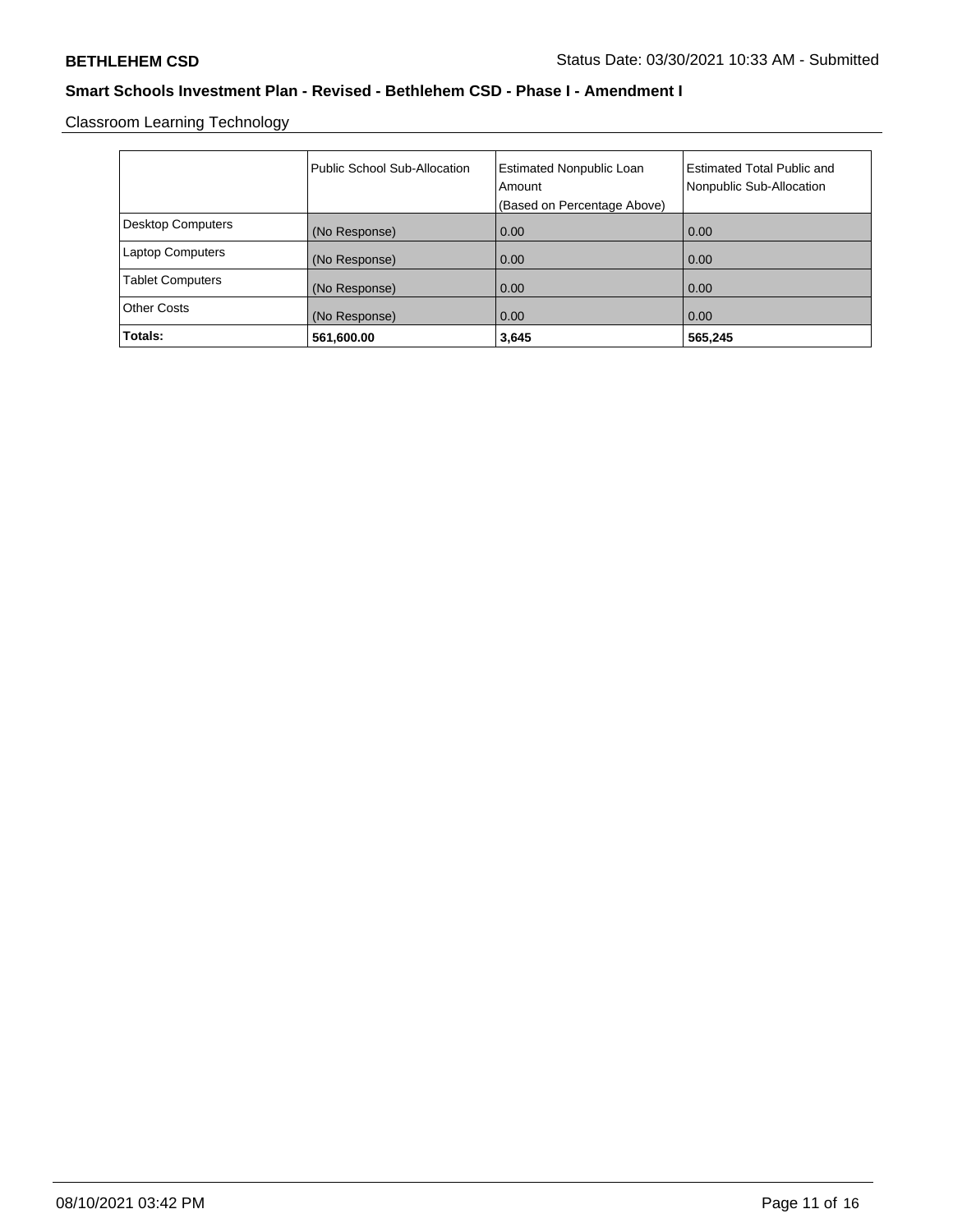#### Pre-Kindergarten Classrooms

**1. Provide information regarding how and where the district is currently serving pre-kindergarten students and justify the need for additional space with enrollment projections over 3 years.**

(No Response)

- **2. Describe the district's plan to construct, enhance or modernize education facilities to accommodate prekindergarten programs. Such plans must include:**
	- **Specific descriptions of what the district intends to do to each space;**
	- **An affirmation that new pre-kindergarten classrooms will contain a minimum of 900 square feet per classroom;**
	- **The number of classrooms involved;**
	- **The approximate construction costs per classroom; and**
	- **Confirmation that the space is district-owned or has a long-term lease that exceeds the probable useful life of the improvements.**

(No Response)

**3. Smart Schools Bond Act funds may only be used for capital construction costs. Describe the type and amount of additional funds that will be required to support ineligible ongoing costs (e.g. instruction, supplies) associated with any additional pre-kindergarten classrooms that the district plans to add.**

(No Response)

**4. All plans and specifications for the erection, repair, enlargement or remodeling of school buildings in any public school district in the State must be reviewed and approved by the Commissioner. Districts that plan capital projects using their Smart Schools Bond Act funds will undergo a Preliminary Review Process by the Office of Facilities Planning.**

**Please indicate on a separate row each project number given to you by the Office of Facilities Planning.**

| Project Number |  |
|----------------|--|
| (No Response)  |  |
|                |  |

**5. Please detail the type, quantity, per unit cost and total cost of the eligible items under each sub-category.**

| Select the allowable expenditure | Item to be purchased | Quantity      | Cost per Item | <b>Total Cost</b> |
|----------------------------------|----------------------|---------------|---------------|-------------------|
| type.                            |                      |               |               |                   |
| Repeat to add another item under |                      |               |               |                   |
| each type.                       |                      |               |               |                   |
| (No Response)                    | (No Response)        | (No Response) | (No Response) | 0.00              |
|                                  |                      | U             | 0.00          |                   |

**6. If you have made an allocation for Pre-Kindergarten Classrooms, complete this table. Note that the calculated Total at the bottom of the table must equal the Total allocation for this category that you entered in the SSIP Overview overall budget.**

|                                          | Sub-Allocation |
|------------------------------------------|----------------|
| Construct Pre-K Classrooms               | (No Response)  |
| Enhance/Modernize Educational Facilities | (No Response)  |
| <b>Other Costs</b>                       | (No Response)  |
| Totals:                                  | 0.00           |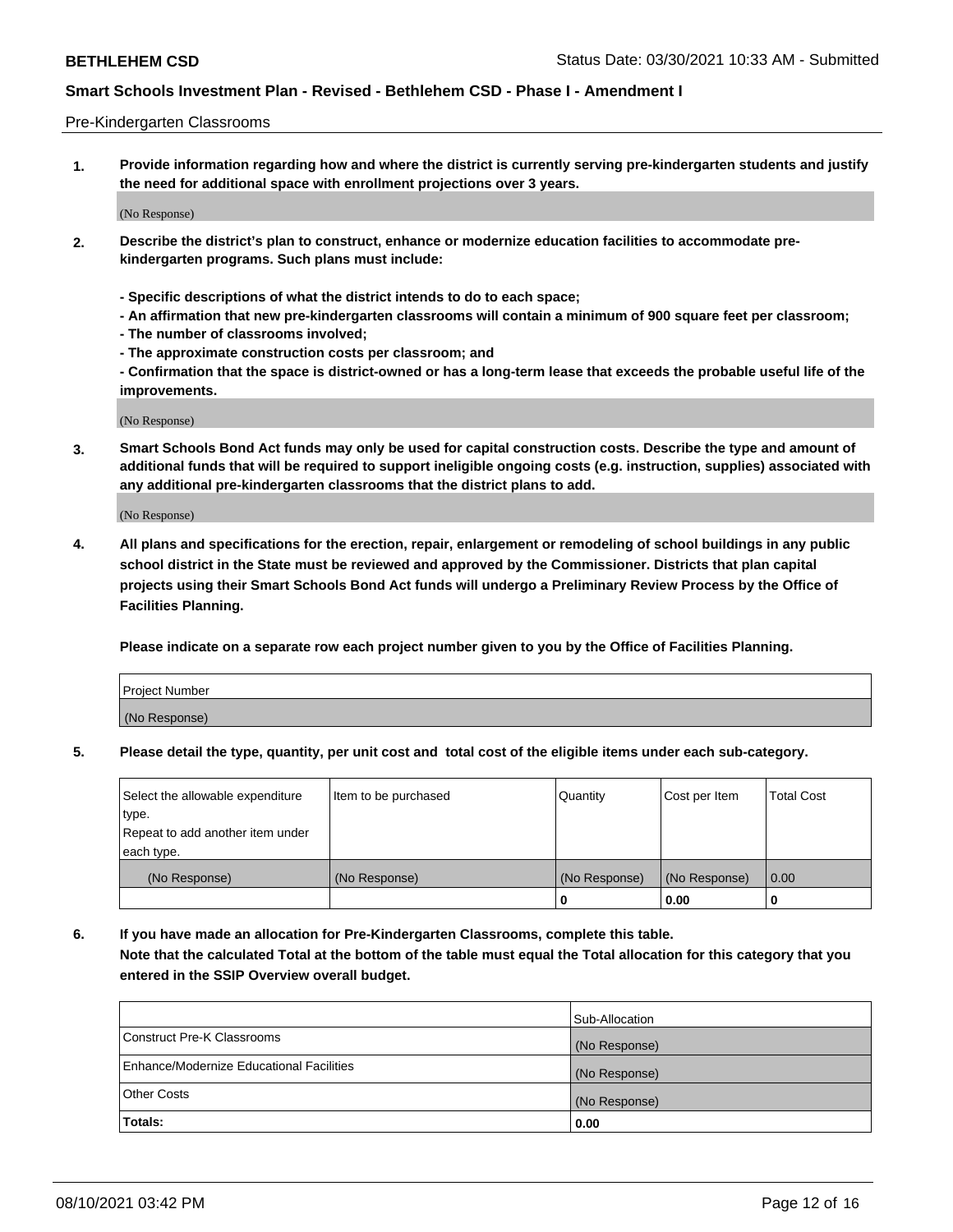Replace Transportable Classrooms

**1. Describe the district's plan to construct, enhance or modernize education facilities to provide high-quality instructional space by replacing transportable classrooms.**

(No Response)

**2. All plans and specifications for the erection, repair, enlargement or remodeling of school buildings in any public school district in the State must be reviewed and approved by the Commissioner. Districts that plan capital projects using their Smart Schools Bond Act funds will undergo a Preliminary Review Process by the Office of Facilities Planning.**

**Please indicate on a separate row each project number given to you by the Office of Facilities Planning.**

| Project Number |  |
|----------------|--|
|                |  |
|                |  |
|                |  |
|                |  |
| (No Response)  |  |
|                |  |
|                |  |
|                |  |

**3. For large projects that seek to blend Smart Schools Bond Act dollars with other funds, please note that Smart Schools Bond Act funds can be allocated on a pro rata basis depending on the number of new classrooms built that directly replace transportable classroom units.**

**If a district seeks to blend Smart Schools Bond Act dollars with other funds describe below what other funds are being used and what portion of the money will be Smart Schools Bond Act funds.**

(No Response)

**4. Please detail the type, quantity, per unit cost and total cost of the eligible items under each sub-category.**

| Select the allowable expenditure<br>∣type.     | Item to be purchased<br>Quantity |               | Cost per Item | Total Cost |
|------------------------------------------------|----------------------------------|---------------|---------------|------------|
| Repeat to add another item under<br>each type. |                                  |               |               |            |
| (No Response)                                  | (No Response)                    | (No Response) | (No Response) | 0.00       |
|                                                |                                  | u             | 0.00          |            |

**5. If you have made an allocation for Replace Transportable Classrooms, complete this table. Note that the calculated Total at the bottom of the table must equal the Total allocation for this category that you entered in the SSIP Overview overall budget.**

|                                                | Sub-Allocation |
|------------------------------------------------|----------------|
| Construct New Instructional Space              | (No Response)  |
| Enhance/Modernize Existing Instructional Space | (No Response)  |
| Other Costs                                    | (No Response)  |
| Totals:                                        | 0.00           |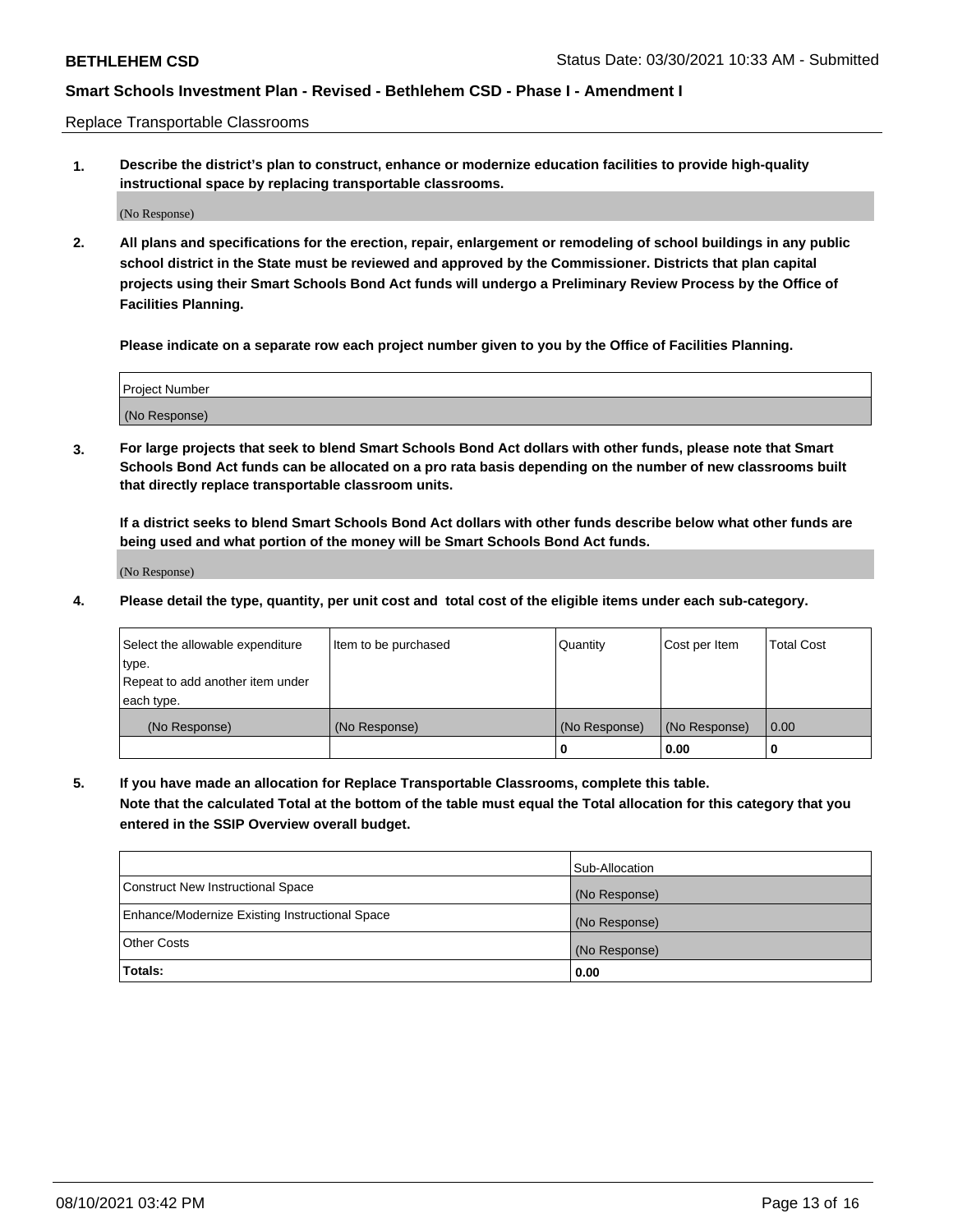High-Tech Security Features

**1. Describe how you intend to use Smart Schools Bond Act funds to install high-tech security features in school buildings and on school campuses.**

(No Response)

**2. All plans and specifications for the erection, repair, enlargement or remodeling of school buildings in any public school district in the State must be reviewed and approved by the Commissioner. Smart Schools plans with any expenditures in the High-Tech Security category require a project number from the Office of Facilities Planning. Districts must submit an SSBA LOI and receive project numbers prior to submitting the SSIP. As indicated on the LOI, some projects may be eligible for a streamlined review and will not require a building permit. Please indicate on a separate row each project number given to you by the Office of Facilities Planning.**

| <b>Project Number</b> |  |
|-----------------------|--|
| (No Response)         |  |

- **3. Was your project deemed eligible for streamlined Review?**
	- Yes
	- $\hfill \square$  No
- **4. Include the name and license number of the architect or engineer of record.**

| Name          | License Number |
|---------------|----------------|
| (No Response) | (No Response)  |

**5. Please detail the type, quantity, per unit cost and total cost of the eligible items under each sub-category.**

| Select the allowable expenditure | Item to be purchased | Quantity      | Cost per Item | <b>Total Cost</b> |
|----------------------------------|----------------------|---------------|---------------|-------------------|
| type.                            |                      |               |               |                   |
| Repeat to add another item under |                      |               |               |                   |
| each type.                       |                      |               |               |                   |
| (No Response)                    | (No Response)        | (No Response) | (No Response) | 0.00              |
|                                  |                      | 0             | 0.00          |                   |

**6. If you have made an allocation for High-Tech Security Features, complete this table.**

**Enter each Sub-category Public Allocation based on the the expenditures listed in Table #5.**

|                                                      | Sub-Allocation |
|------------------------------------------------------|----------------|
| Capital-Intensive Security Project (Standard Review) | (No Response)  |
| <b>Electronic Security System</b>                    | (No Response)  |
| <b>Entry Control System</b>                          | (No Response)  |
| Approved Door Hardening Project                      | (No Response)  |
| <b>Other Costs</b>                                   | (No Response)  |
| Totals:                                              | 0.00           |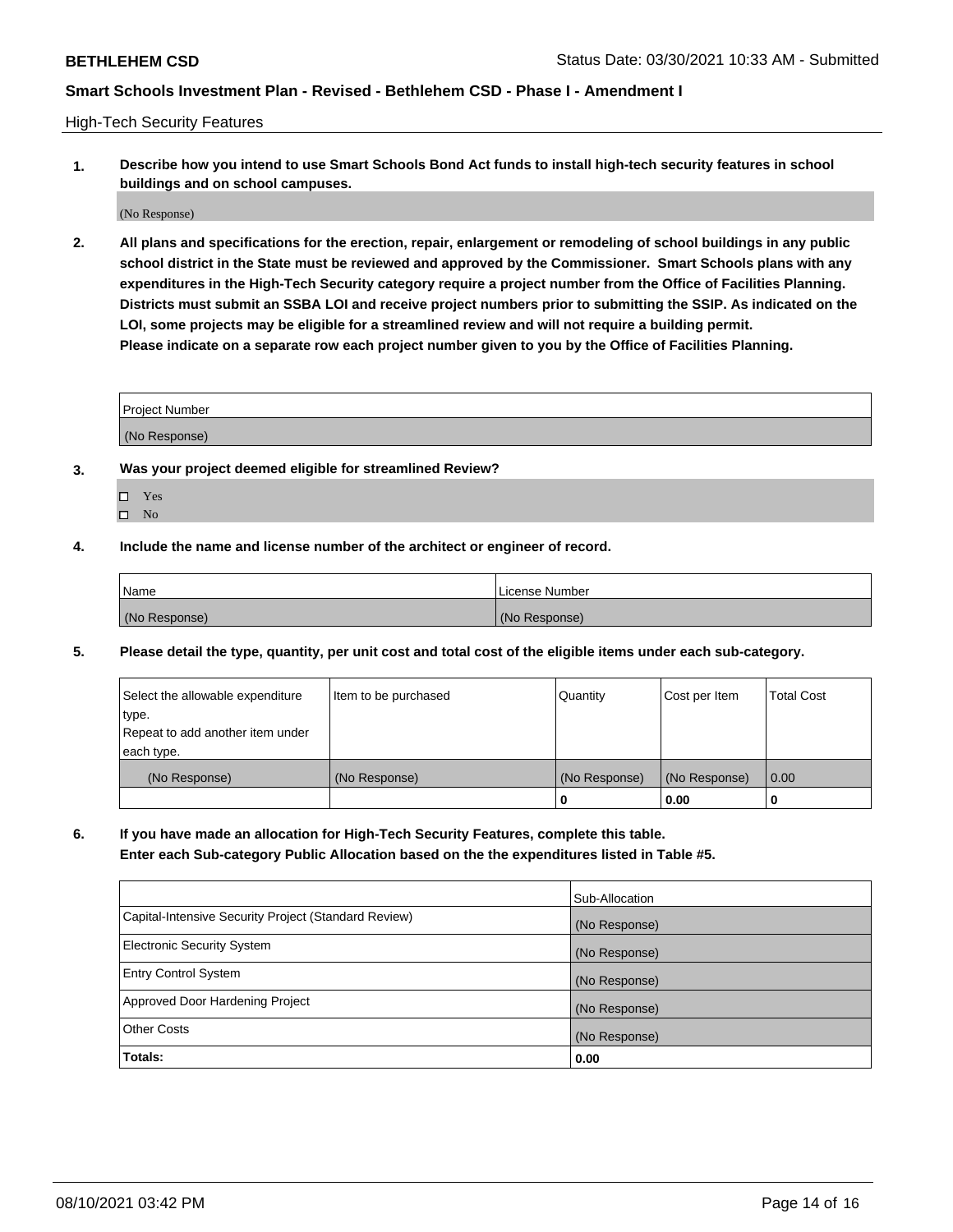Non-Public Schools

**1. Describe your plan to utilize SSBA funds to purchase devices and loan to the nonpublic schools within your district. Please specify what devices have been requested by the nonpublic schools. If the nonpublic schools have not finalized requests, the district should provide the date nonpublic schools will submit the request by.**

**Please note: If this plan has been identified as a Remote Learning Plan to be submitted and reviewed on an expedited basis, the district should state that they will reach out to the nonpublic schools upon submission of the application, in lieu of responding to the question above.**

In compliance with the Smart Schools Bond regulations regarding non-public schools in our district, Bethlehem Central School has been coordinating technology purchases in the amounts allocated with St. Thomas, Mt. Moriah, and the Bethlehem Children's School. In our original Smart Schools Investment Plan, each non-public school requested Classroom Technology that BCSD purchased and loaned to them.

BCSD uses the ServiceNow Inventory platform to keep track of all non-Chromebook district Technology and Chrome Hero to keep track of all district Chromebook inventory. In both systems, BCSD designates the state of the devices as "On Loan" with the location indicating the school's name.

For the purposes of this Smart Schools Addendum, the nonpublic schools have been given the deadline of Friday, February 19, 2021 to provide a list of classroom technology amounting to their remaining allotment.

**2. A final Smart Schools Investment Plan cannot be approved until school authorities have adopted regulations specifying the date by which requests from nonpublic schools for the purchase and loan of Smart Schools Bond Act classroom technology must be received by the district.**

By checking this box, you certify that you have such a plan and associated regulations in place that have been made public.

**2a. Please enter the date each year nonpublic schools must request loanable items from the school district. This date cannot be earlier than June 1 of the previous school year.**

August 15th

### **3. Final 2014-15 BEDS Enrollment to calculate Nonpublic Sharing Requirement (no changes allowed.)**

|            | l Public Enrollment | l Nonpublic Enrollment | Total Enrollment | Nonpublic Percentage |
|------------|---------------------|------------------------|------------------|----------------------|
| Enrollment | $+, 674$            | 243                    | 4.917.00         | 4.94                 |

### **4. Nonpublic Loan Calculator**

|                                                        | Loanable     | Loanable         | Additional       | Estimated   | Previously | Cumulative | <b>Final Per</b> | <b>Final Total</b> |
|--------------------------------------------------------|--------------|------------------|------------------|-------------|------------|------------|------------------|--------------------|
|                                                        | School       | <b>Classroom</b> | Nonpublic        | l Per Pupil | Approved   | Per Pupil  | Pupil Loan       | Loan               |
|                                                        | Connectivity | Technology       | Loan             | Amount -    | Per Pupil  | Loan       | Amount -         | Amount -           |
|                                                        |              |                  | (Optional)       | This Plan   | Amount(s)  | Amount     | This Plan        | This Plan          |
| Required Nonpublic  <br>Loan                           | 0.00         | 565.245.00       |                  | 120.15      | 235.00     | 250.00     | 15.00            | 3,645.00           |
| Final Adjusted Loan<br>- (If additional loan<br>funds) | 0.00         | 565.245.00       | (No<br>Response) | 120.15      | 235.00     | 250.00     | 15.00            | 3.645.00           |

### **5. Nonpublic Share**

|                                          | Final Per Pupil Amount<br>Final Nonpublic Loan Amount |           |  |
|------------------------------------------|-------------------------------------------------------|-----------|--|
| Pending and Previously<br>Approved Plans | 235.00                                                | 57,105.00 |  |
| This Plan                                | 15.00                                                 | 3.645.00  |  |
| Total                                    | 250.00                                                | 60,750.00 |  |

### **6. Distribution of Nonpublic Loan Amount by School**